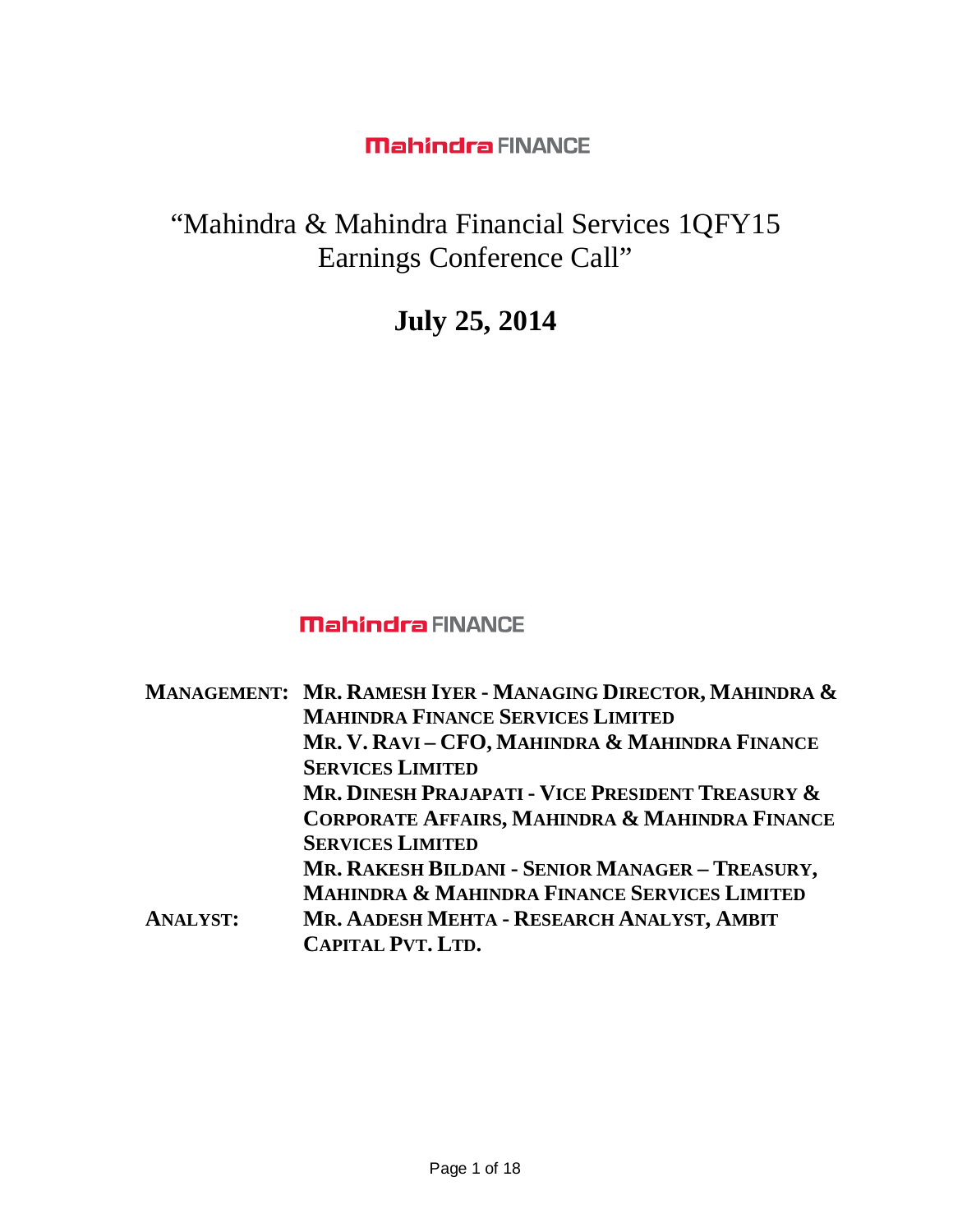- **Moderator:** Ladies and gentlemen, good day and welcome to the Mahindra & Mahindra Financial Services Limited 1QFY15 Earnings Conference Call, hosted by Ambit Capital Private Limited. As a reminder, all participants' lines will be in the listen-only mode. There will be an opportunity for you to ask questions after the presentation concludes. Should you need assistance during the conference call, please signal an operator by pressing "\*" and then "0" on your touchtone phone. Please note that this conference is being recorded. I now hand the conference over to Mr. Aadesh Mehta from Ambit Capital. Thank you and over to you Mr. Mehta!
- **Aadesh Mehta:** Good morning everyone. This is Aadesh Mehta from Ambit Capital. I welcome you all on the first quarter FY2015 Earnings Conference Call of Mahindra & Mahindra Financial Services. The officials who are representing the company on this call are Mr. Ramesh Iyer, Managing Director; Mr. V. Ravi, the CFO; Mr. Dinesh Prajapati, Vice President Treasury and Corporate Affairs; and Mr. Rakesh Bildani, Senior Manager, Treasury. Thank you gentlemen for joining this call and over to you Mr. Iyer!
- **Ramesh Iyer:** Good morning. This has been one of our toughest quarters from the time we have been running this business model and right upfront I would like to state that the few events, which have caused the outcome of this quarter and will be interesting for you to know lot of them and how do we think we are going to handle it going forward.

One of course is the overall fundamental, still remains muted and that can be very clearly seen from the overall business volumes of various auto products and also coupled with that is the discounting of the vehicles continues to keep happening and at least the product-lines that we are in like the small car segment are available today at possibly the highest discount ratios and therefore even if the volumes were to be the same, I think the disbursements were expected to be lower with the price point being 10%, 12% lower than normal due to discounts.

Secondly, of course the volumes itself have also been lower. So these two clearly are the impacts that are causing the disbursement degrowth for us and as we have been saying regularly that this is not the time where we would like to chase market share growth. We would rather stay with a little lower disbursement but would not want to chase a market share growth clearly because we do not yet see that the fundamentals at the ground level are changing rapidly. It is yet not. That is not what we are witnessing. It is also important to bifurcate between commercial application and personal segment application and what was originally impacting just the heavy commercial vehicle segment has slowly percolated down even to the LCVs and sub-0.5 tonne vehicle and that is purely caused again by no increase in freight rates possibly lower volumes there whereas another cost of operations like diesel prices going up even their own little labour whatever that they engage with whether it is driver, cleaners that pricing going up and therefore the overall cash flows of even this segment has got impacted.

So given this background, we are very clear that this is not the time that we would like to chase disbursement. We are maintaining market share but one good news along with that is many more players and this we have been seeing it for some time and we are seeing it now in action on the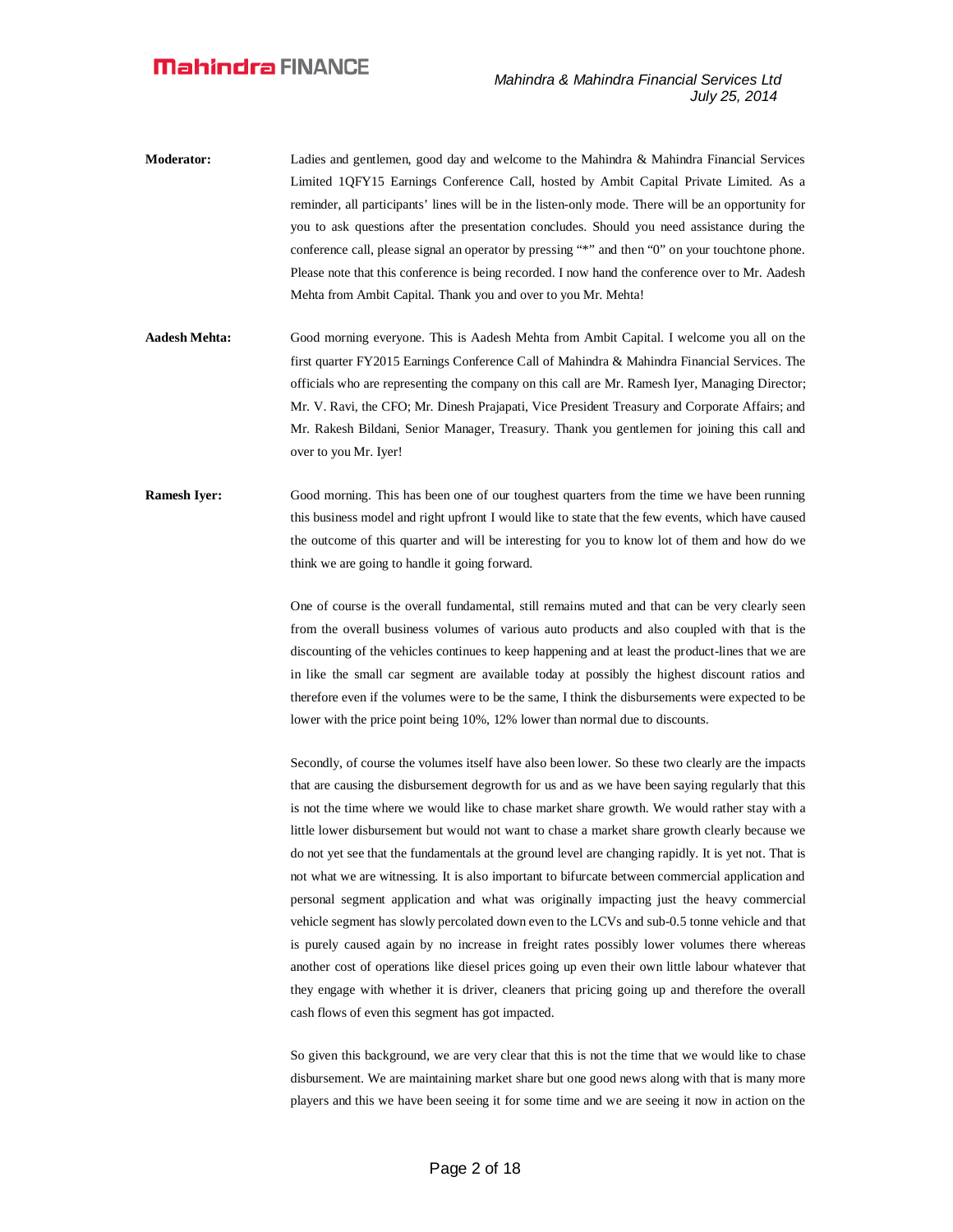ground is whether it is Toyota, whether it is Ford, whether it is Nissan whether it is Hyundai, all of them are really put in place now a very strong rural programme with more dealers out there using our services for reach and we do expect that even if overall volumes do not change but we get benefit of new product launches there, the benefit of no price increase we believe that another one quarter the discounts will continue if at all the change one can only see from the festival season. So once that correction also happens is the only time that one can start seeing some improvement to the disbursements happening but I think apart from all of this one another major event that has caused, the quality of asset in terms of overall collections and therefore increase in the gross NPA is the event of election.

It is very important to understand that our business is completely on the street business model and every time this is not something new that we are seeing but at this time the elections spread over two months virtually has had one of its major impact and the impact is we are not as much comfortable and allowed to really collect and carry cash from customer to branches. There are some administrative restrictions, the vehicles do get inspected and if cash is carried we need to surrender them and we have had some examples of needing to surrender them and therefore we have taken a very, very cautious view of how much do we really want to reach out and really collect cash during this period.

Also, on the other side, simultaneously the customers who deploy their vehicles and collect cash against their billing also have been simultaneously impacted. So, the overall impact comes from low collection or low activity in these two months and this result has to be definitely seen from the perspective of out of the 90 days and effective working of about 35, 40 days is what is available for us to be able to do what we have done and in a model like this where people earn and repay, what they do not earn for at least 30, 40 days, it is impossible for them to earn in the next 15, 20 days and start paying that and that is what has got really cumulated and therefore the increase in NPL number per se if you see they have all happened in the first bucket of NPL which means new contracts move into it and we have analysed them to see and most of these contracts are not contracts which have been just transacted. They are customers who have been with us for 12 months, 18 months and repaid over a period of time; two installments, three installments outstanding is what has jumped into the NPL by two installments not pay and we therefore kind of comfortable to believe that this event having already over, this is not repetitive in nature, but the fundamental has to substantially correct for all of this to get corrected in a shorter time.

So will this get corrected? My answer would be yes, of course it will be corrected, but when it corrected in 30 days, 60 days time? I would answer no, we will think that it may take may be two quarters to get this correction in place because people do not earn that kind of money to repay immediately the whole installments. There is also another factor to it that during this period administratively we are not even able to repossess vehicles or even get vehicle surrender from customers because you do not get the necessary administrative support either from the police or the court or whatever if necessary because they are discouraging this kind of activity during election periods. Now, for once we are not ascribing to the view that we need to repossess all these vehicles or we would have repossessed all these vehicles, the answer is no, but clearly high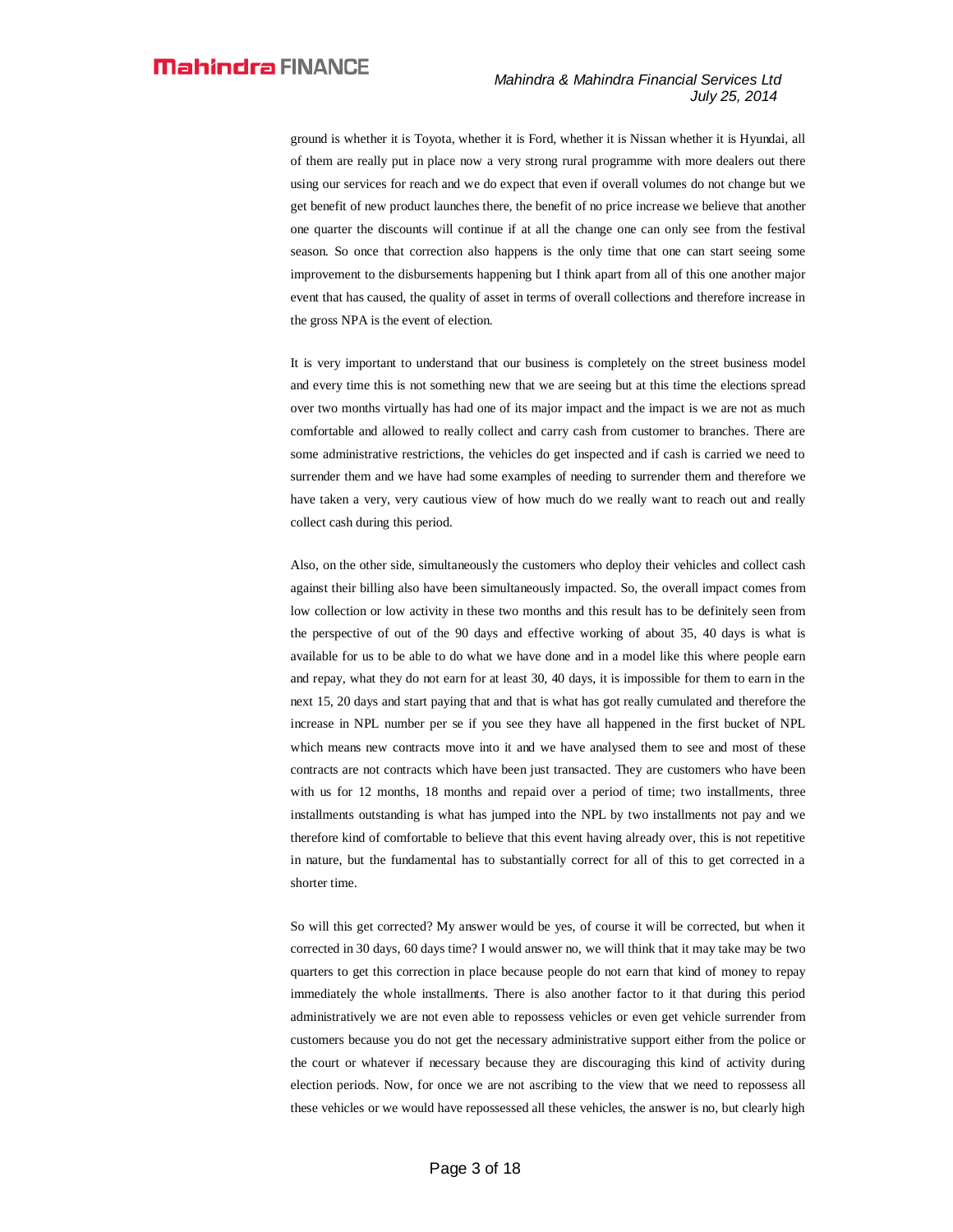bucket provisioning items if there was an opportunity to take back the vehicles, put pressure on the customer to ask them to surrender vehicles even those activities come to much, much slower and lower levels as compared to what normally happens in every month. So I would largely think that the major event which has caused the delay of collection and therefore built up of such an NPA would be one of course the fundamentals are yet to show major correction but more importantly also the election because if you look at year-by-year, every time the first and the second quarter is always a build-up and therefore if everything was normal, we would have still seen a growth of NPL based on the overall base number of contracts that we have transacted in the one year period but that has further jumped to a level which has been caused by the events that I just explained.

We continue to believe that the NPLs will in this business will never go below 3 even if everything had to normalise and we would have expected that we would never cross the threshold of 5 bearing this one event that I explained in detail if you were to kind of put a number to it not that we are able to quantify it absolutely, but I would still think that if we were to put a number to an event how much delay would have been because of that we would think we would still have ended up with an NPL number of 4.8% or 5% kind of region and that something is during the year as we close we believe can be the range that we would like to look at.

We are not in a position today to forecast with what is happening at the ground level that we will go below 4% as a gross NPA unless everything substantially normalises. Our own take is that we do not expect any event of normalisation before the festival season and one last thing would be the monsoon sentiments. It is not right to say that the first quarter impact is anything big on account of monsoon. Yes, middle of June there was an announcement that the monsoon is likely to be low and it had its own sentimental impact, too little in terms of quantifying that but I think the trend of that announcement is that this will be lower to the quarter.

The good news as we speak is at least slowly averaging it out. It is not as low as it was even a couple of days back or a couple of weeks back, but it may with this it will only end up at an average level of monsoon and it is not yet widespread so there will be some states which may have a little more impact than some other but it will only average out as we move along but for a business like our where direct farm dependent is now as low as may be 10% or so whilst tractors could be 16%, 18%, tractors do continue to be deployed in the contracting segment, but direct farm exposure could be 10%, 12% and those 10%, 12% in some pockets will have some impact of delay, but monsoon is an issue of sentiment that we would like to very closely watch and we believe that no sooner monsoon is declared even average, it could be a good news for us going forward but one needs to wait for one more month to get to that.

Technically if you look at it the sowing has been delayed and with the delayed sowing the time between sowing and harvest gets shrunk unless the season itself gets extended further but if the season was not to get extended and if you were to take closing of monsoon at the normal time then the time between sowing and harvest would get shrunk which would mean that there is going to be some impact on yields, which is what I am talking of a little cash flow impact that can have on the direct farm exposure. We are yet not seeing any major infrastructural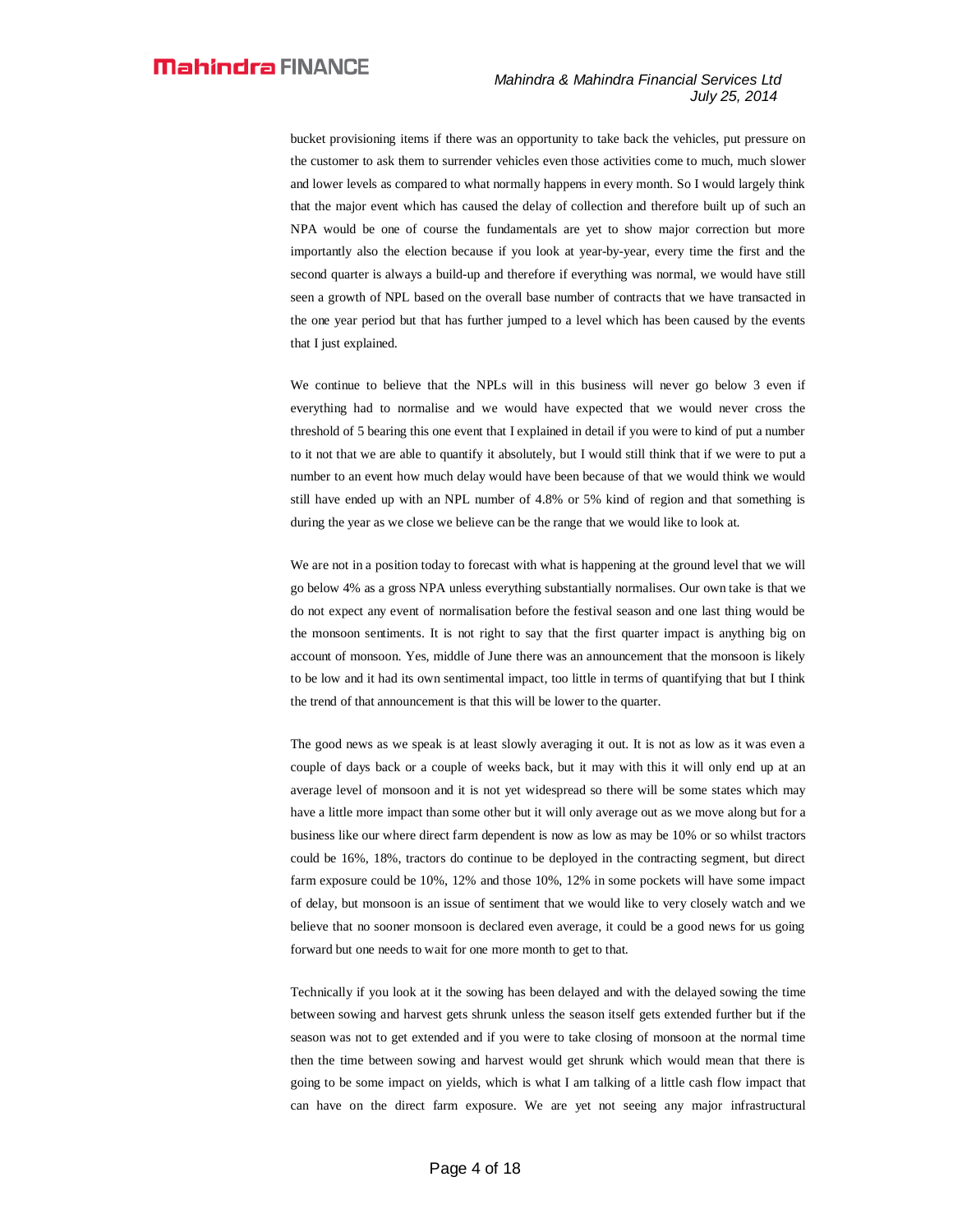announcement which is going to build excitement in improvement at the ground level, which is why the commercial vehicle segment continues to be under pressure. One did see some positives in the commercial vehicle segment but more driven by oil tanker application because the oil company announcing some tender but still the goods or container or tipper segment is still not showing any major upward trend and therefore we do not think the infrastructure story is still up but there are a lot of discussions, talks; the budget gives some direction about it but even if they make some announcements of the projects now for them to start becoming a reality 3-6 months before activity can commence, so our take for the year would be continuing to focus more on collections, our talk of the year will be go more deeper in the first quarter we have added close to 100 branches and we believe that those branch infrastructure that we are creating are going to for sure help us do better recovery but more importantly when market conditions are improving we already are in locations from where we can even start commencing some business over a period of time.

In this period, we have also tried and curtailed the expenditure to the extent that is possible to be, we do not want to be over-curtailing expenditure and building a new pressure on the people front and on the execution front but we have been able to register some curtailment of expenditure as well on this front. No pressures on margin even as we speak. The lending rates still hold up. The borrowing cost is not going up for us but what you see as a little shrinkage to the margin there is on account of the income reversals that would have happened on account of NPL, but they are not surely on account of lending rate dip or borrowing cost increase.

During this period we have been rated AAA by two rating agencies and we believe going forward that would help us at least improve our borrowing cost to an extent possible but our approach is going to be cautious; we are going to be more inclined towards quality controls, more inclined towards better collection and take advantage in this three months, six months where even the business levels are low to be able to correct whatever has happened in the first quarter due to the delayed cash flows at the customer end. June as I explained itself showed improvement and we think going forward we will see such improvements but not large enough to get all correction in the shortest time that has happened in the first quarter.

We do not expect credit losses to substantially dip unless we decide to repossess all vehicles that are in the segment and that is not our direction at all. Our LTVs are still at 71% and therefore we think the credit losses from here are not likely to further increase. The resale prices surely are under pressure because the discounts on the new vehicles are continuing but if no further discounts are to be offered and if one sees some correction to the price in the next two quarters one can in fact be benefited out of it but not taking that into account, we do not forecast that there is going to be any major credit loss shift happening whilst the NPL numbers be where it is.

On the NPL to conclude I would say that the range will still be 3-5%. We believe as we close the year we may be close to that 5% range because we do not see any major negative event going forward from here unless the monsoon substantially ends up disastrous and absolutely no infrastructure story begins and no fundamental correction happens to the market then that is a different communication we may have 3-6 months from today but the way it is forecasted from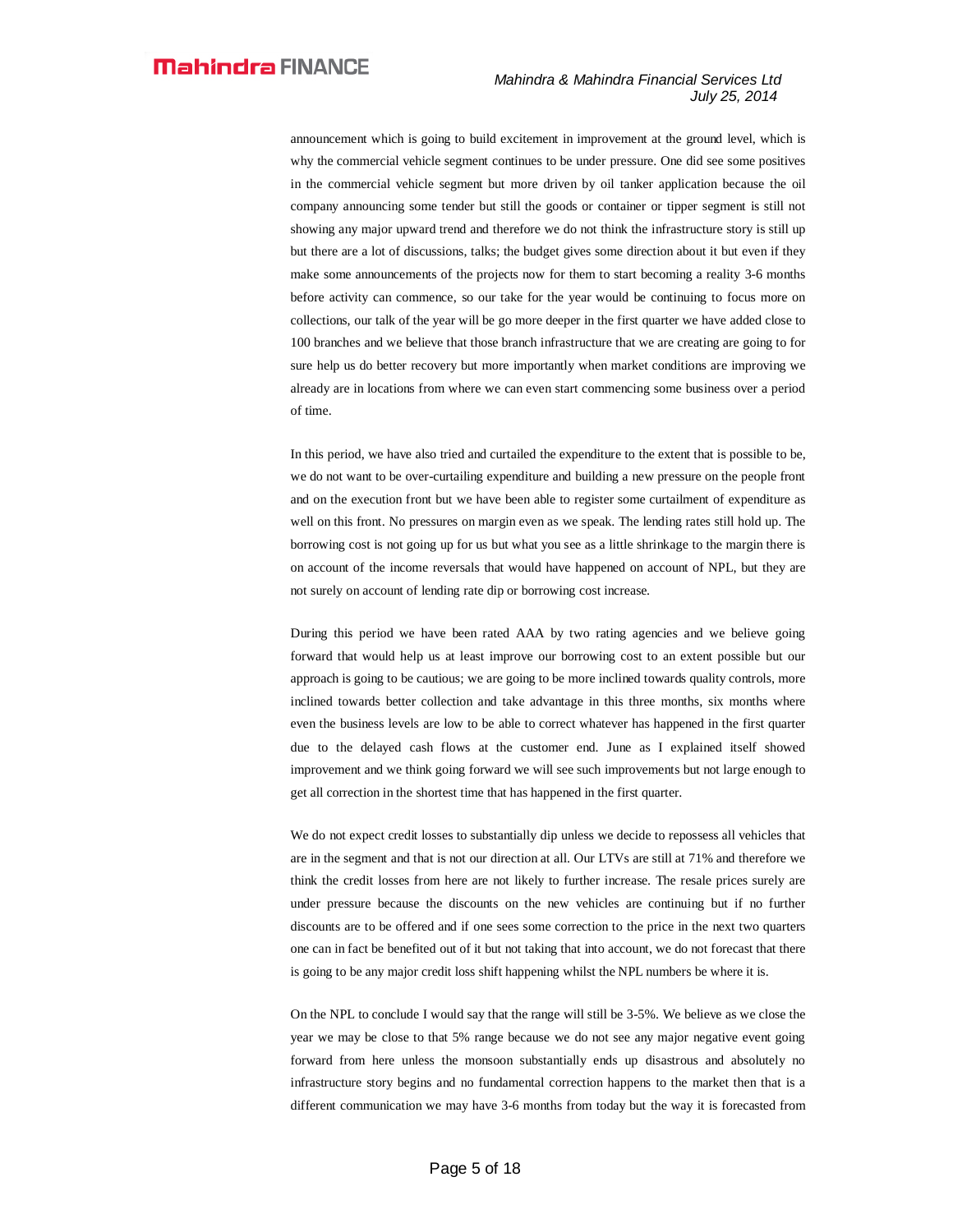now if monsoon ends average if the infrastructure story does begin at the ground level and if corrections to the discounts on the vehicles do happen, I think we still want to put that it is an effort job. What is built will take two quarters to correct and therefore we may end up at a 5% level of an NPA which is what our forecast even at the beginning was and we think this business model will continue. If everything normalises till the disbursement possibly could be only in the vicinity of a single digit to a little upward of that because we already lost three months and we do not think the next three months are going to register disbursement growth and therefore festival to March may not be good enough to drive substantially large volumes and we are not wanting to gain market share in this would actually be the summary of our call.

We have added people and we are getting future ready both for collection and recovery is the way we will drive this business model. As far as the other subsidiaries are concerned, I think they are on a good news wicket. So far the MRHF and that the rural housing venture is concerned, they are continuing to double their balance sheet. They are growing at a very aggressive rate. Their margins are also not under pressure. They are able to raise funds and we would continue to kind of move forward with the dream that we projected that by 2015 can we look at a balance sheet of Rs3,500, Rs4,000 Crores, looks doable, but again since they are operating in the same rural market they also had their share of collection issues in some of these pockets but I think the kind of base numbers being pretty low, one would see that they are able to register growth.

As far as insurance broking is concerned again they have a direct strategy connection so if our volumes are less, their volumes are expected to be less and we are yet not providing insurance in an open market to many more agencies; so they are still supporting many of our existing customers or rural housing or a dealer community and therefore they have also had a volume impact, but profitability has been maintained by them. Whilst overall we think that all products, all geographies have had this election and fundamental issues but the southern market continues to be slow and within the southern market Tamil Nadu has yet not shown any signs of improvement and the immediate reaction of low monsoon, we think is more felt in states like Maharashtra, Madhya Pradesh, and Rajasthan as compared to any other state and these are the places where initial announcement of low monsoon has come about and they are the ones who normally go for early sowing and they have delayed that and therefore it is interesting to watch these states as to how they pan out from the monsoon point of view, at least end of July or first week of August.

Things have improved but not substantial enough to feel very happy and comfortable about. So I think those are my initial remarks and anything on the particular number part of it Dinesh is here, Ravi is here, Rakesh is here and if you open it up to questions then one of us will take it and answer on whatever other questions. So thank you so much and that we thought is the summary from our side on where we are and where we want to go.

**Moderator:** Thank you very much Sir. Ladies and gentlemen, we will now begin the question and answer session. First question is from the line of Sunil Thirumalai from Credit Suisse. Please go ahead.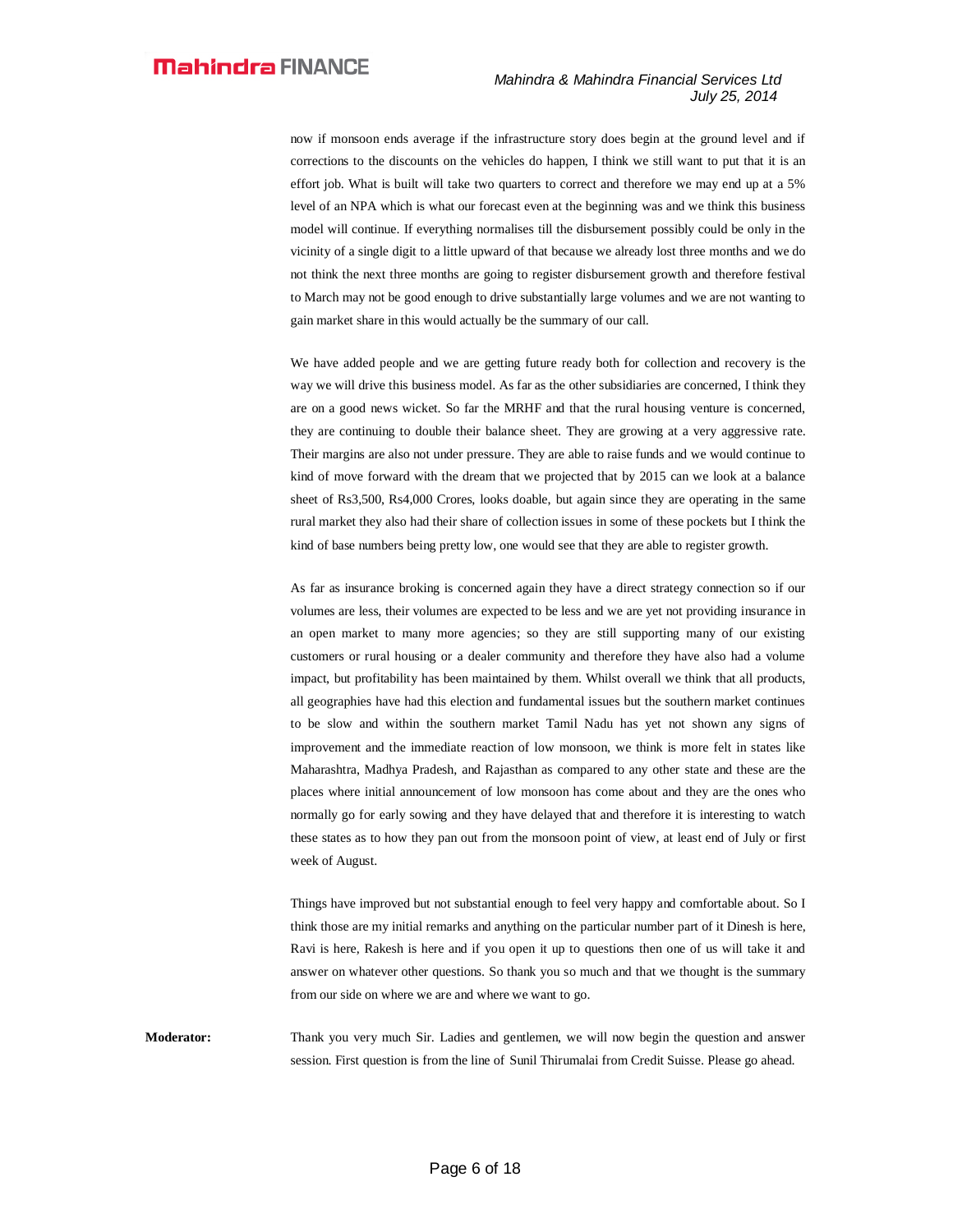- **Sunil Thirumalai:** Thank you for the opportunity. I just want to know going back three months when we had the analyst meet in Mumbai and I remember it was I think a day before the election in Mumbai, we had the kind of sense we got on the situation on the ground was a lot more optimistic than what it eventually turned out to be and we had already seen a couple of weeks of elections nationwide and then various places before that. I am just wondering was there anything which significantly changed after that event in the subsequent phases of elections that caused the actual result for the quarter to deviate so much from the kind of indication we got.
- **Ramesh Iyer:** That was in April kind of third week or something like that. So that is the time we met but I think the states that had gone through then were not so very significant in terms of the event but I think more importantly I would not want to say is it an announcement for us to do something or not do something. I think it is just our experience of ground reality. When we started seeing in some of these markets clearly we being stopped, cash need to be surrendered to the police if you carry cash from a location-to-location. Customers not therefore handling cash, these are the events which is dynamic and one needs to take a call as you move along. So clearly it is difficult for one to forecast that this is how it would be.

At the same time it is also very difficult to say at what stage in which state when will you do what but as things change from then to the end of May the answer is yes we were extremely, extremely cautious on what we want to do and definitely not repossess and get into any major issues out there, but as I explained look at June for us we looked at June independent of the three months and we are very comfortable to feel that to what extent the event is impacted and to what extent the fundamentals are weak.

- **Sunil Thirumalai:** Also, you have been saying for some time that the NPAs will not grow beyond 5% but this quarter we accept it is because of some events it crossed 6% but I am surprised that you are saying that the NPA by end of the year will probably get back to only 5%. So where are the range above 5% now versus range below 5%, is that my right understanding?
- **Ramesh Iyer:** Unless the fundamentals at the ground level get corrected, we do not want to even if you look at the previous year we were also hovering around 4.2-4.8% and has anything changed from then to now fundamentally at the ground level at least our understanding is it is not. Sentiments must have, expectations must have turned positive but actions are not yet. The inflation is still up there, interest rates are not coming down, freight rates are not increasing, volumes are not there, fuel price is still high and so I do not want to at this stage take a view that six months from today everything is going to be very good and we can definitely correct, but surely these models are when things starting correcting, you will get the benefit from day one, and when things go bad it starts going bad from day one. These are event-by-event, transaction-by-transaction, state-bystate, day-by-day. So suddenly you see volumes pick up, infrastructure projects get announced, mobilisation advances start coming in to the market. You will see volumes pick up overnight. It may not give you opportunity to prepare, so that is why we are saying create branch, add people, use them for collection now but be ready when that opportunity opens do not miss it.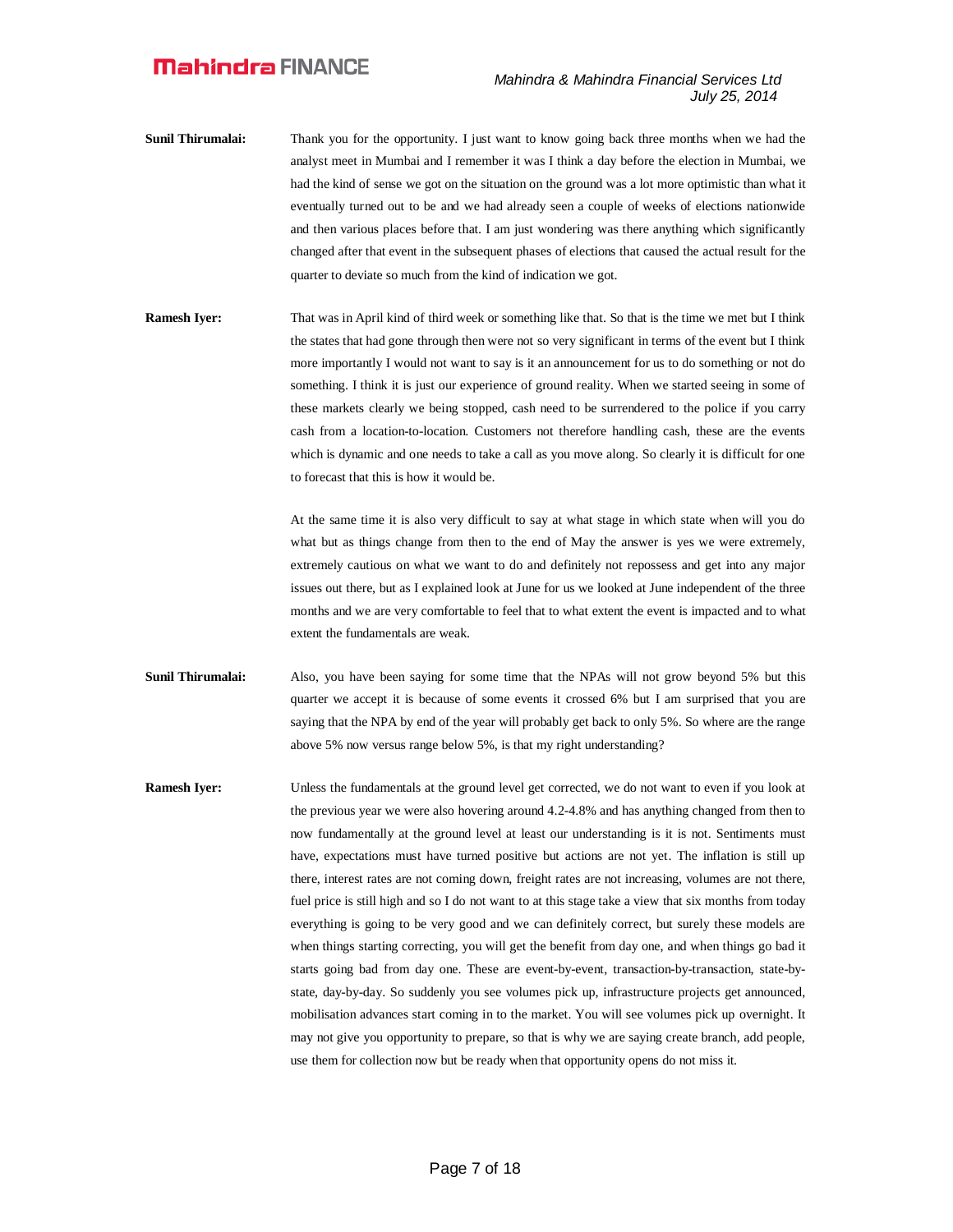Now this is not our guidance but I am saying if things really start becoming absolutely buoyant from festival we may go back to even two-year back-story of 3% NPA because infrastructurally we are ready, people-wise we are ready, the customers have the vehicle, resale markets are extremely good and if potential of earnings is there, people do not even want to surrender vehicle but I am just saying as we speak today we are not able to forecast a substantial change happening in such a short time and therefore we want to stay cautious.

- **Sunil Thirumalai:** Sir one just last question. I just wanted to understand the problem in collections, was that specific to any particular asset segment or was it spread all across because that was one of the things that we have been talking about saying that the book is now quite diversified and so one particular segment getting under stress should not really impact the overall book. So I am just curious to know how each of the segments fair in terms of collection and NPAs?
- **Ramesh Iyer:** I mean if you look at the overall book it is not product, I think we will have to start looking at it by application. So if you look at most of our asset, if they are earn and pay asset even cars for that matter which are in taxi application is the one which will get impacted. Personal segment has got least impacted. The commercial segment be it car, be it LCV, be it three-wheeler, be it pickup those are the ones which will get impacted. That is the way you will have to look at it. The second way to look at it is if the monsoon turns out to be weaker, it will impact the tractor farm exposure. So I think by geography I do not think new geography has got added for impact whereas what has got impacted would be by application and the commercial segment because of the cost of operations have gone up whereas the freight or the recovery of their pricing has not moved up substantially there is going to be this delay happening.

**Sunil Thirumalai:** Thank you very much. I will come back later for questions.

**Moderator:** Thank you. We move on to the next question that is from the line of Rishi Arya from Canara HSBC. Please go ahead.

- **Rishi Arya:** Good afternoon. My question is a bit more general, when we talk to banks their asset quality cycle is kind of bottoming up. I mean they talk about that this year the things are going to get better and when all this whilst Mahindra Finance has been very robust and they did not see the NPA cycle, now when the bank cycle is getting over, we are seeing pressure here. So is it like the catch up is happening in the rural economy? So how do you explain this?
- **Ramesh Iyer:** Historically first we will always have the first quarter NPA going up so you will neutralise it for the normal increase that happens. So let us say the election and things like that were not there, we would have still increased our overall NPA from where we closed clearly because if you do half a million contract in a year some of them even on a normal 2% basis become eligible in the NPA category because these are all those kind of profiles and customers and earning vehicle which will go through that cycle. So first is to normalise it for year-on-year event then come to the specific event of what happened in this quarter which takes away 30, 40 days of efficient working at the ground level. Therefore, I am saying what will get corrected is what is caused by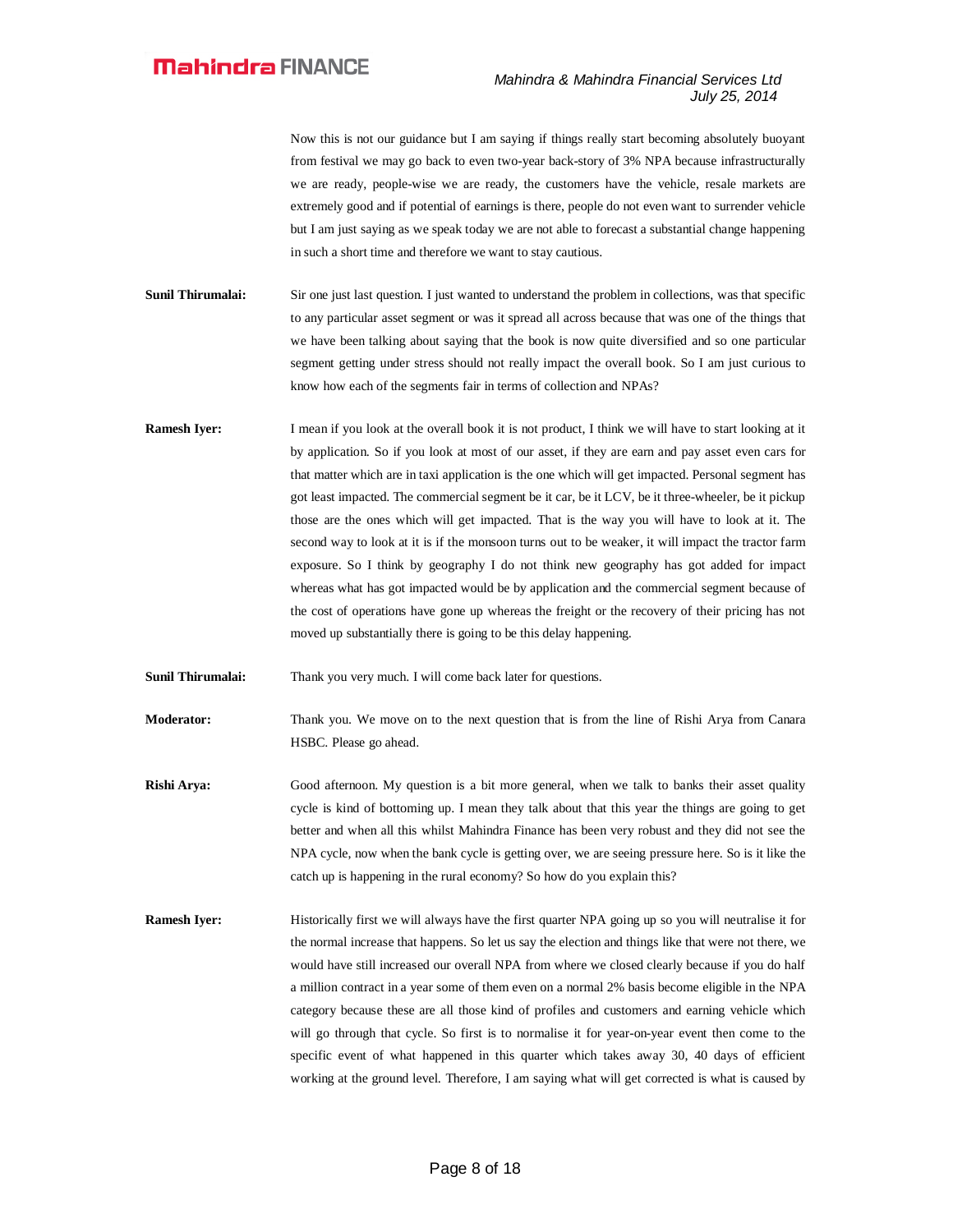this event and that may bring it down from a 6% to 5% level, for everything else to correct the fundamentals have to change, that is nothing to do with April or May particularly.

**Rishi Arya:** So in fundamental what are the leading indicators you look at it from your market point of view?

**Ramesh Iyer:** I do not personally think very clearly that if at least the overall volume of business at the local level needs to go up. Like supposing commercial vehicle segment starts performing decently well. The mining segment recommences because the entire economy of certain geography depends on certain activity of that type. Like in Tamil Nadu if you were to look at if the power situation improves, the SME segment, the textile segment starts improving, the labour community starts moving up and down, the three-wheeler segment starts improving, the small pickup vehicle starts improving.

**Rishi Arya:** Mining and everything has been down, commercial vehicle has been down for the last two, three years but Mahindra Finance was doing well?

- **Ramesh Iyer:** Let us be very clear. We are not exposed to heavy commercial vehicle. The mining impact on the third level of operations will not happen as soon as mining starts. So heavy commercial vehicle or the tipper or the excavation equipment will first get impacted but dependent vehicle will always be affected subsequently and much more importantly if cost of operations increase whereas the customers are not able to increase their prices to their ultimate user; the overall cash surplus left in hand will come down, so they are not able to kind of pay. If suppose two installments are overdue earlier they used to pay off, today they are not able to service more than one installment, it is going to take that little increased time.
- **Rishi Arya:** Sir over the next one year, couple of quarters how would the asset side change in terms of product mix, would there be any change in that? Would that happen should we expect some product mix change over next couple of quarter?
- **Ramesh Iyer:** I mean not significant may be 1% or 2% up and there like maybe second-hand vehicle may move up from 14%, 15% to 16%, 17% levels. Tractor may possibly move up if they are talking of 8%, 10% growth possibility, tractor will move from 17% to 18%, 19%; cars may come down a little but on an overall basis we do not see a swing in product mix change.

**Rishi Arya:** Thank you.

**Moderator:** Thank you. The next question is from the line of Jonathan Prigoff from Equinox Partners. Please go ahead.

**Jonathan Prigoff:** It seems like you guys and the analyst community were surprised by the performance here given that as you said you guided kind of 5% was a weak in the past and it is obviously over that. Given that there have been numerous elections in the past, I am wondering why this was so surprising and more generally I think analysts might be saying that last year we had some asset quality issues which were attributed to one-time events, now we have got another round of asset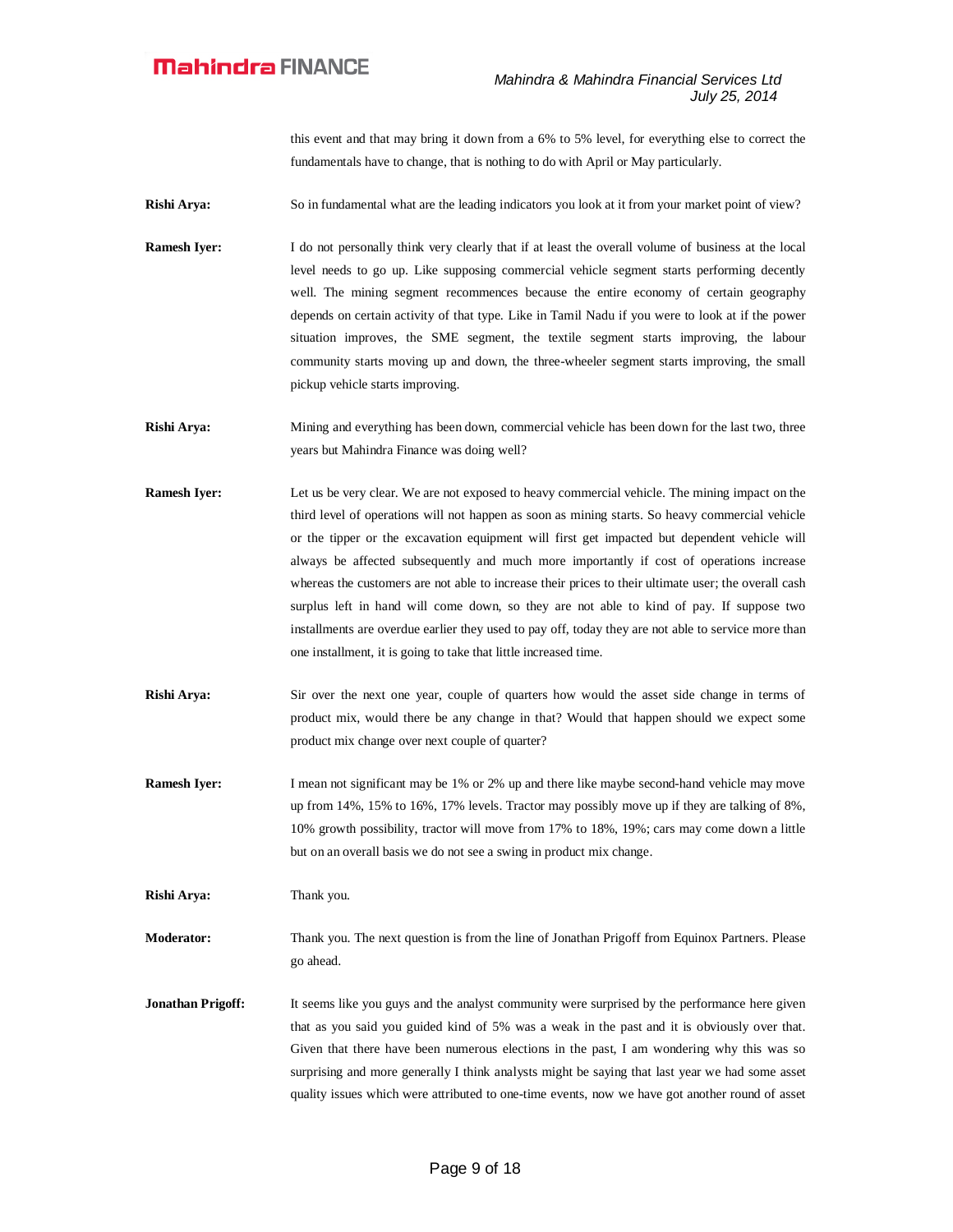quality issues that are one-time events, when do we get a period where there are not some of these one-time events?

**Ramesh Iyer:** If you look at two years back we never had any event. So it was kind of maintaining and growing, the market conditions were positive, conducive to be able to handle it. So one-time event, it is unfortunate that it happens and we have to face it. It is just that the strength of the business model that we are able to accommodate this, go forward and get it corrected. So the models do not crack when you have one-time event but definite delays do happen. Like you touched upon even in the earlier round we had election, but it is important to know that five years back when we had the election the economic condition was substantially superior, so that event does not impact you so much, but when you have a situation where the ground fundamentals are weak you also have an event of this type coming together then the pressure start mounting and I do not think we have had such a large range of election period in the past; it used to be much shorter cycles and state elections do happen, but state elections impact you for three days kind of situation.

> So we do not necessarily use them as one-time impact of the overall country, yes that particular state which goes through we will have an impact for about a week and then you get time to normalise it in the same month possibly, but now the basic fundamentals are also weak on top of that you have an event of this type and there are uncertainties around and I will not still say that the rural does not have cash. They definitely do have cash. They may sentimentally must have held back if the monsoon is declared to be little weaker that some other event until the monsoon is close and once unless it is declared the sowing is down, the yield is known to be what it is likely to be even if people have money they would delay it. So I think in a rural market it is important that we will have to build models which has its ability to observe this kind of a transactional impact which comes through, but it is a question of do you still want to continue in that geography then you have the partnership approach and the patience to continue, but if you decide everything is going wrong you want to vacate that market then we will approach it on a cut loss basis. So our approach today is that we are widespread across the country, we understand what is happening in that market, we are deep-rooted, we have added 100 more branches in this first quarter, so we are getting prepared to say yes things will change in a cycle and then get complete benefit of it, but this model is built to handle such events which will come through may be in a shorter time, it can come through and stay for a little longer than one can expect but the model is built to be able to handle this kind of transactional impact.

- **Jonathan Prigoff:** I guess just a pushback on that a little bit I mean my understanding of the way the elections work and I am no expert on this, is the entire election across the entire country lasts two months but happens at different times in different places and as you said these are small rural markets so each market might be impacted for some period but there is no way that each market was impacted by the election for the entire two months?
- **Ramesh Iyer:** Let me clarify, let us take only one market was impacted. Let us take elections in a place for 15 days or 10 days whatever is the period because pre-post election time has to be considered not just the election date, and so the election date may be for different dates announced in different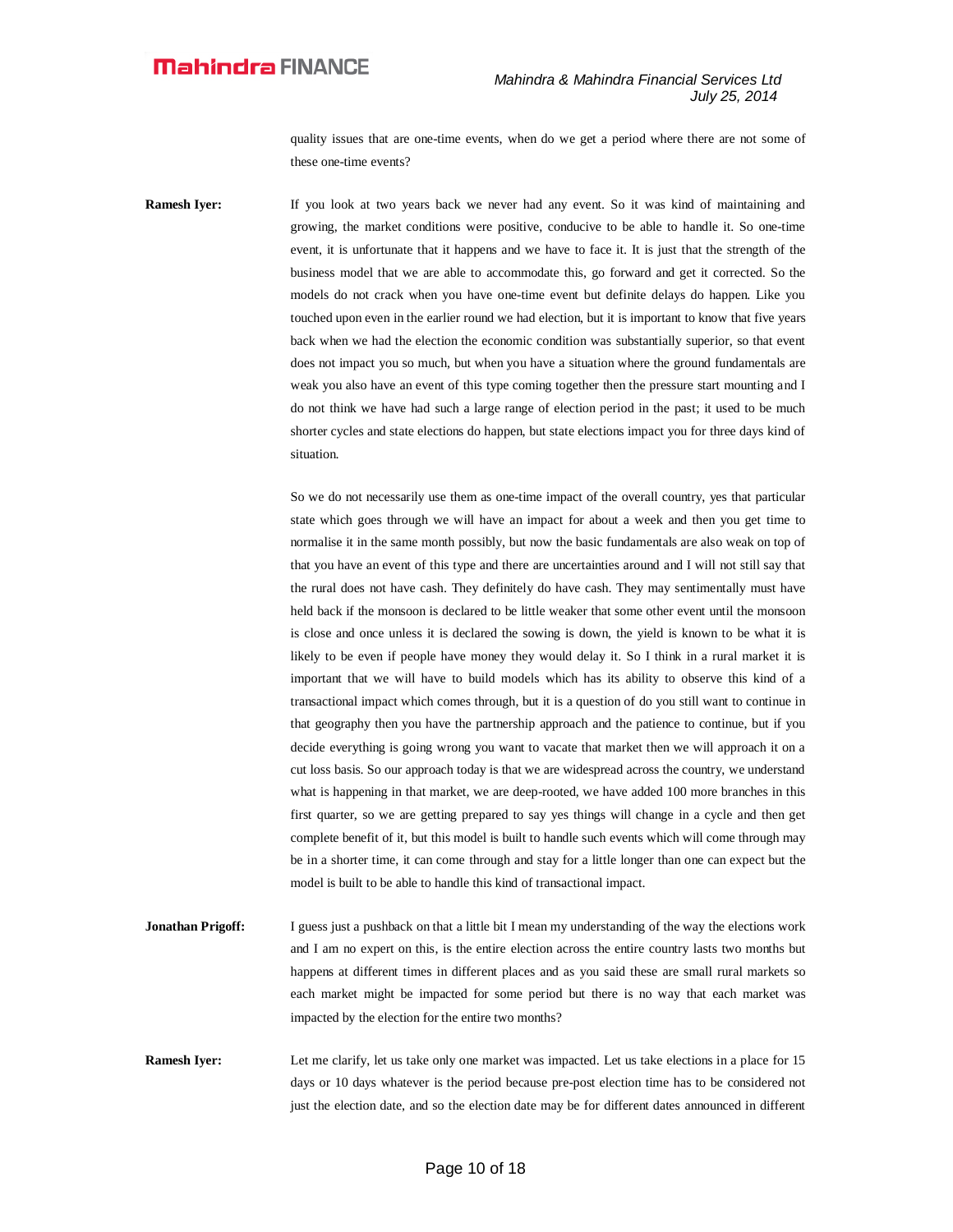places, but the election period is the same across the country and that is where they engage themselves with and ground activities do not really happen. So much of the administration is so active, our business model is on the street, we go and collect cash and there are instances where we are stopped when we carry cash in the vehicle because they want to stop cash movement for any purpose and which is where we have to take a cautious view to say is this the time we should reach out or is this the time to stay put and then get it corrected.

Now when the economic activity itself does not happen so much, the vehicles do not earn so much. These people do not have an ability that where the earning start that they can earn enough to pay immediately for two months on default. They will only neutralise it over a period but what they pay for is the penal interest for the delayed installment and that we have been able to collect and if you look at our NPL customer contract, there are people who have borrowed from us 12 months back, 18 months back and they are paying. They are billed two, three installments, this period another two installments got added, so they become an NPL but they are not kind of absolutely stuck, no movement contract. They are all contracts with movement and they are people who pay it back. We do not want to resort even today to repossession because the resale prices are not very favourable but whereas we believe that these customers are earning, they will continue to pay their installments and we will collect the overdue installments over a period of time that is the kind of approach that we are taking.

- **Jonathan Prigoff:** I saw there was some management changes announced yesterday, could you clarify what is going on in the management of the company?
- **Ramesh Iyer:** I think somewhere wrongly captured or whatever, we have actually nothing, but we have added one member to the board and he is the CFO of the group. Mr. S. V. Parthasarathy, who was the CFO of Mahindra & Mahindra has joined Mahindra Finance Board whereas I think I do not know from where the channels picked it up wrongly and announced this CFO inducted or something like that. We also got this message and then they have well subsequently corrected but if you see our stock exchange announcement, Mr. S. V. Parthasarathy who is the CFO of M & M is inducted into our board.
- **Jonathan Prigoff:** Thank you.

**Moderator:** Thank you. The next question is from the line of Karthik Chellappa from Buena Vista Fund Management. Please go ahead.

- **Karthik Chellappa:** Thank you for the opportunity. Firstly, given that June was by and large a month which did not have any election impact, can you share some amount of detail on how your collection efficiency was in June compared to say April and May, just wanted to get a sense?
- **Ramesh Iver:** I can give you some range but Dinesh or somebody will deal with it may be sometime later, he may not have it immediate, what I know for sure that at least 4%, 5% collection efficiency in June would have been higher than April and May.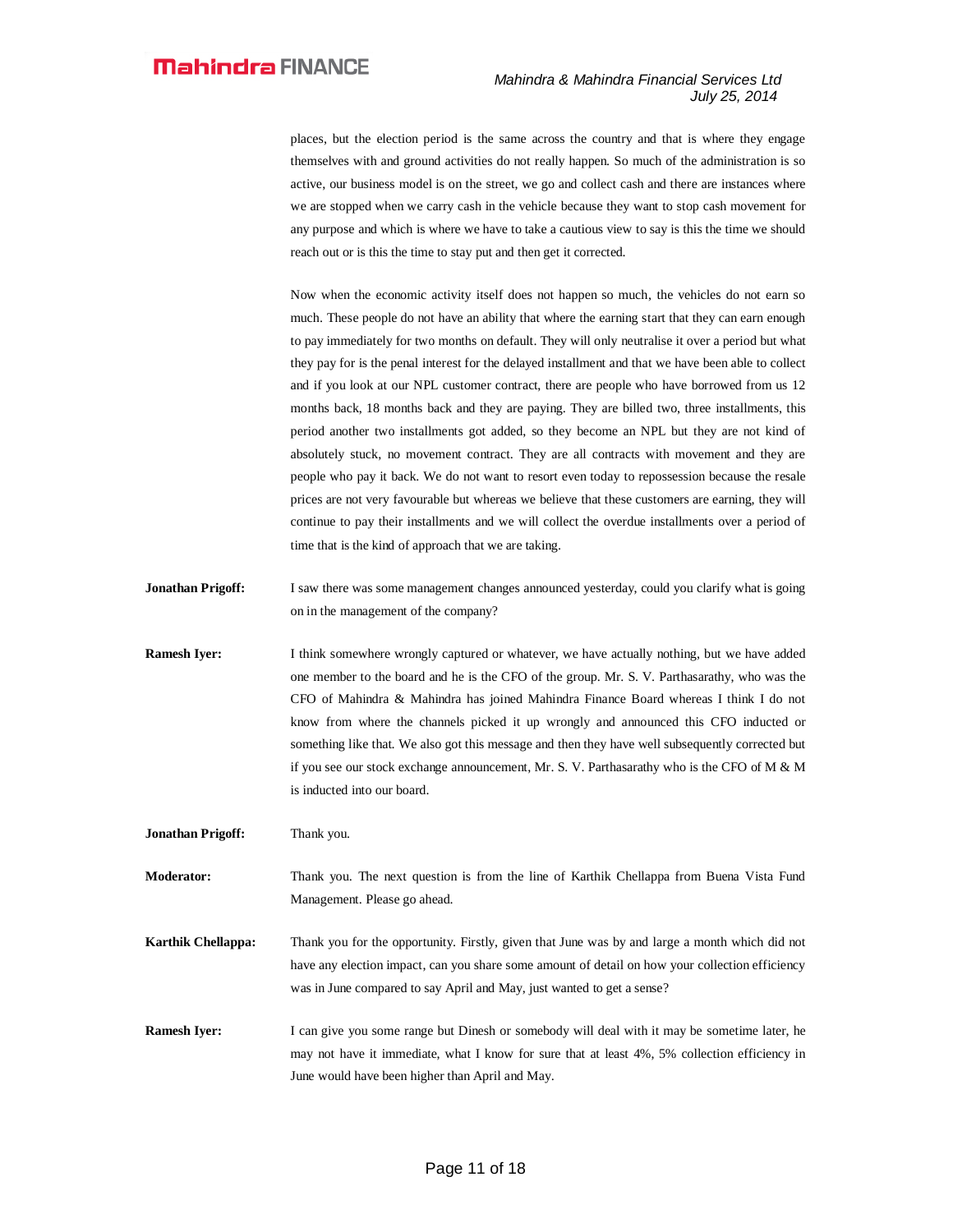- **Karthik Chellappa:** My second question is on the impact of the monsoon, I know it is early days yet and probably by the end of the second quarter we can have better clarity but assuming monsoons turn out to be average, will it mean that our asset quality in terms of gross NPA will probably bottom out at that level and start to improve in the second half or will it still lead a substantial improvement in the second half for us to hit that 5% target assuming monsoons turnout to be average?
- **Ramesh Iyer:** I think the first collection to our gross NPL will happen in those contracts which are built up due to the April-May event. That is the first correction which will happen and that will take in my opinion two quarters to correct because they cannot earn so much to pay you immediately two or three installments so they will neutralise it over a period of time. As otherwise monsoon by itself if it is declared average it is not something to overtly worry except in market, average is still a very macro number. There will be some states which will have different monsoon levels, some could be good, and some could be bad as well. So to that extent we will be concerned only in those respective pockets but it is very, very important to understand that the basic economic activity has to pick up for the overall commercial segment or whether it is a small vehicle or heavy commercial vehicle to start performing well. Otherwise, they will be under pressure and they can only pay their monthly installments, it is difficult for them to correct the overdue that is built over a period of time immediately.
- **Karthik Chellappa:** So if it reasonable for us to assume that this quarter the NPA very little of it is attributable to a poor start to the monsoon?
- **Ramesh Iyer:** First quarter it is nothing to do with monsoon except some sentimental impact when 15 or 18 or some time when the department announced that the monsoon is likely to be weak this year so people just hold back some money saying let us wait but I do not think we can put any substantial value to the monsoon impact already.
- **Karthik Chellappa:** So any impact if at all will probably manifest only in the second quarter?
- **Ramesh Iyer:** I would think so that has been historic I mean it is too early the first quarter because even if monsoons were normal in June the sentiments would have been positive; some sowing would have happened, but it would still not have had major positive impact on collections or whatever.
- **Karthik Chellappa:** Sir earlier in your opening remarks you have made a statement that you will be going slow on disbursement, so you are not keen on incremental market share and you will be looking to maintain your market share. In that context, how do you assess say some of your peers who are also operating in the same segment as you are let us say with reference to CVs or so, with respect to the discipline in the industry I mean what will happen if your peers continue to offer say a higher LTV product or so in which case you may have to lose some market share. If that is the case what will be the trade-off that you will be making? Do you think the industry right now is disciplined enough for everyone to grow slowly or there are still pockets of aggression from some of your peers?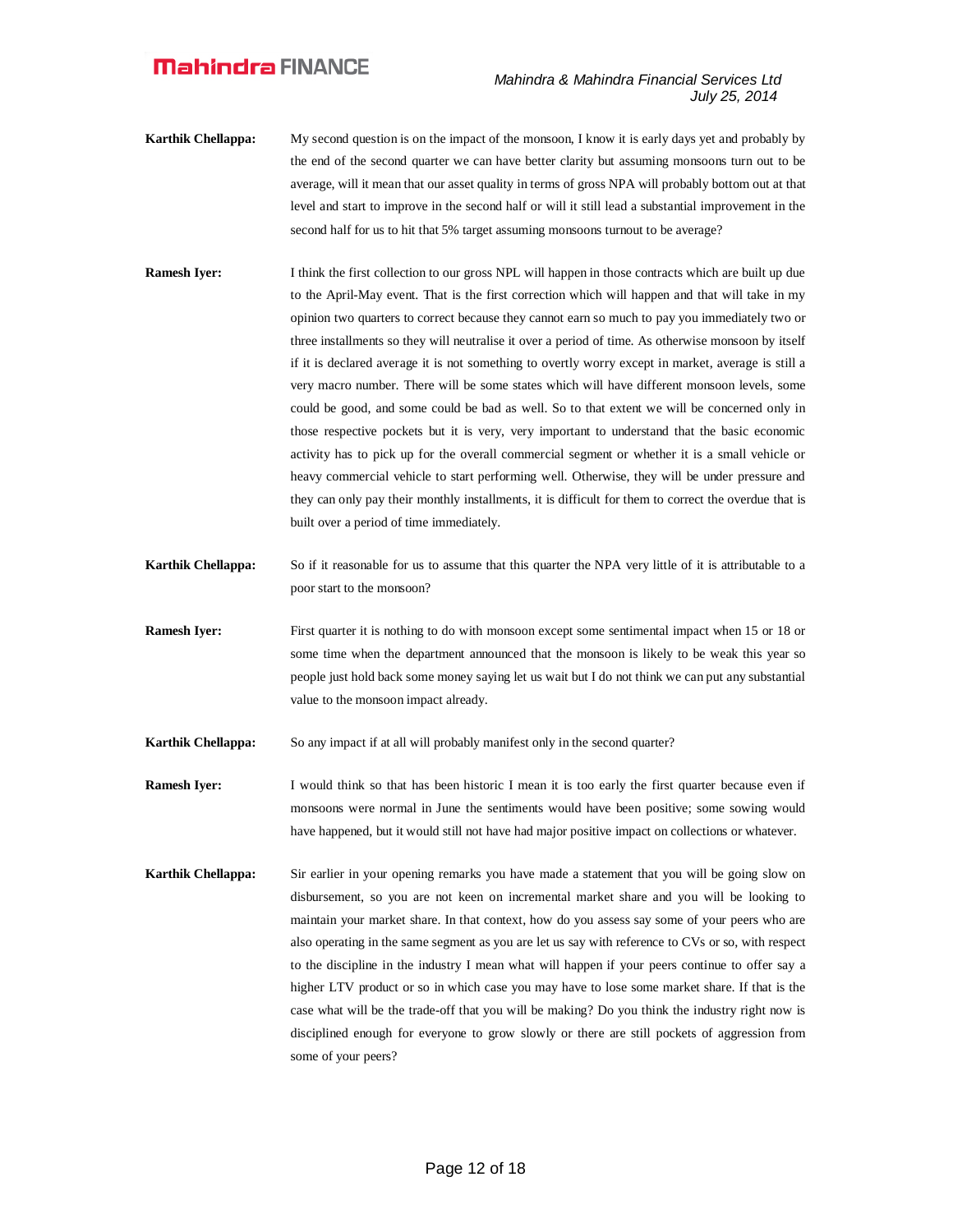**Ramesh Iyer:** Let me first clarify that I may not be able to speak for industry but one is to look at your own strength, your own capability and your own requirement and design. We believe this is not a time to compete what is happening at the market level. If somebody is offering 90%, 95% even 100% finance, they may have a method to handle it better than we believe we have. So we have ensured that our LTVs remain at the range of 70% to 75% and we do not want to overstretch that. Then come to products where such competition could emerge and where we could lose market share the point that you made. We have 30% market shares for Mahindra Auto and we have almost same number 29%, 30% for Mahindra Tractors and Swaraj. We have Maruti about 8% to 10%. Rest of the products our market share is anywhere 3-5% kind of a situation. So whenever we make a statement we do not want to really gain market share, it will be for at least those three major matured products, which is where if we have to really gain market share we will have to do something very different from normal.

> Now wherever we have 3%, 5% market share it is more about how much more vehicles do those manufacturers want to sell in the rural market. If Hyundai has now said that 30%, 40% of the sales they want to come to rural from a current 15%, 20%. My market share will go up even if I do nothing and I just operate the normal way because they are selling more vehicles. If new products like a Nissan or a Toyota or a Ford talk of launching products for rural that is a new addition of LMV, which will come to me, so we will not want to change our product offerings. We do not want to cut on lending rates and gain market share as the statement. If more vehicles get sold off either same manufacturer in that market we may be benefited if new manufacturer comes and sells surely we will get some volume benefit. So to that extent the disbursement will move in one way but gaining market share is not something we want to do even if somebody comes and says they are offering 8% lending rate. I think we will wish them well. We may not want to participate.

- **Karthik Chellappa:** My last question is on the provision coverage. I know in the past in the number of calls you have always highlighted that there is a cyclical element to the coverage when NPL spikes in the first half and it comes down in the second half, so more or less it evens out but recent quarters progressively we have been touching the 50-55% range whereas may be a year or two back we used to be comfortable in the 75-80% range. So what are your thoughts on this coverage ratio what seems to be kind of like falling let us say over the quarter?
- **Ramesh Iyer:** Whether 50% or 75% is an outcome of the bucket of NPA, let us say if all this contracts which are in NPL now for the next three quarters do not get corrected and they move to the next bucket of provisioning which is 50% cover automatically you will see coverage going up. So when you get a bunch of new contracts, meaning contracts which are not in NPL, now move into NPL they are in the first bucket of coverage and therefore you see a dip. So two ways you will see coverage increase let us say all these contracts which moved into NPL in this quarter gets fully collected and what remains in NPL is high provided one, you will see the coverage looking very, very high. So it is not due to any corrections in our provisioning method or change of policy or looking at provisioning very differently, no those basics have remained the same. It is only by age of the contract which is in the NPL bucket which reflects the coverage.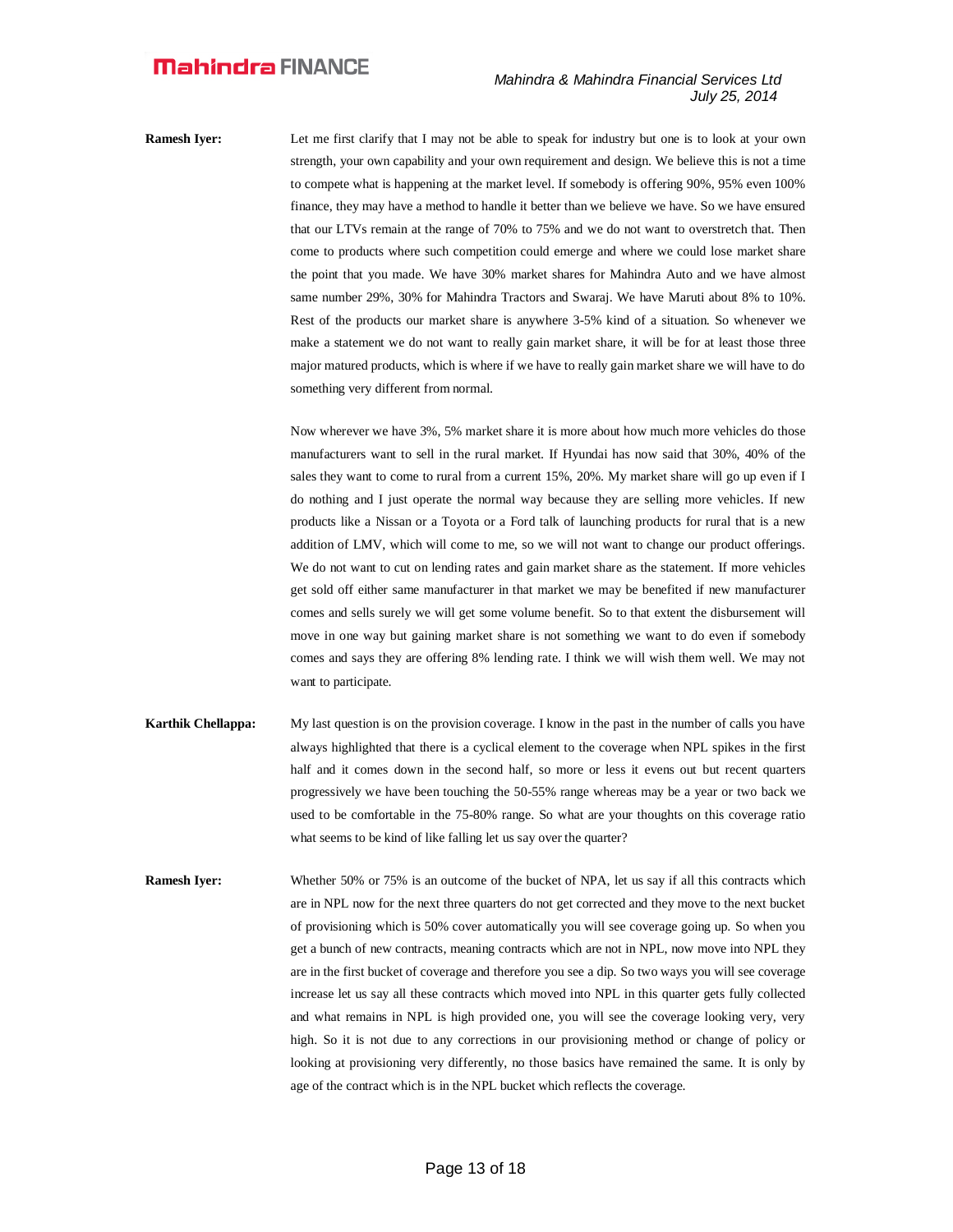**Karthik Chellappa:** Thank you. I will come back later in case if I have any further questions. Thank you.

- **Moderator:** Thank you. We move on to the next question from the line of Anita Rangan from HSBC Asset Management. Please go ahead.
- **Anita Rangan:** Good afternoon. Could you be able give us the segment-wise NPA in your various segment bucket so that we can understand like which sectors are seeing most stress and probably which will see like better recovery going forward?
- **Ramesh Iyer:** I think that is not the way we look at. We more look at what is the overall portfolio movement is and may be when you speak to Dinesh or Rakesh at some future date, they can give you some ballpark indication but that is not the way we will look at it at all, but I will personally though think that historically if you look at that percentage would not substantially change temporarily sometimes like during monsoon tractors could up and harvest tractor will come down and second-hand vehicle may possibly remain constant all through the period. Commercial vehicle when the economic turnaround is not good it will spike and it will fall. So I do not think that is a way we kind of look at this. We kind of look at by a branch, what are the movement and therefore what is the effort that is required so it is not by product and in this round I can tell you for sure that every product would have inched forward because of the overall situation being what it is. It is wrong to say that this geography or this product has done extremely well or this geography or this product has not done well. So I think it is overall otherwise it could never reach this level where it has reached.
- **Anita Rangan:** You did mention that in June the collection efficiency actually improved by 4% to 5%, can you if possible tell us as we speak is there like any further improvement we are seeing in the collection efficiencies?
- **Ramesh Iver:** Will it be better than June and July the answer should be no because after all what if the June activity will continue in July. June has improved because April-May was be poor whereas June is not better because in June something new has happened out as an activity, so June and July will not be very different, but June will surely be better than April-May because the activity levels see fundamentally we must understand that what we are trying to explain is the overall activity level in the rural market because of the event was extremely low in April-May and that have got normalised to an extent in June that does not mean fundamental overall economy has improved.
- **Anita Rangan:** Thank you. **Moderator:** Thank you. The next question is from the line of Vikesh Gandhi from Bank of America Merrill Lynch. Please go ahead.
	- **Vikesh Gandhi:** Good afternoon, Sir. I had couple of questions, one is can you just give some more details around how much is the collection staff in your fold? How much it has moved up if you can give some indication around last one year, two years? How many of your current branches are solely and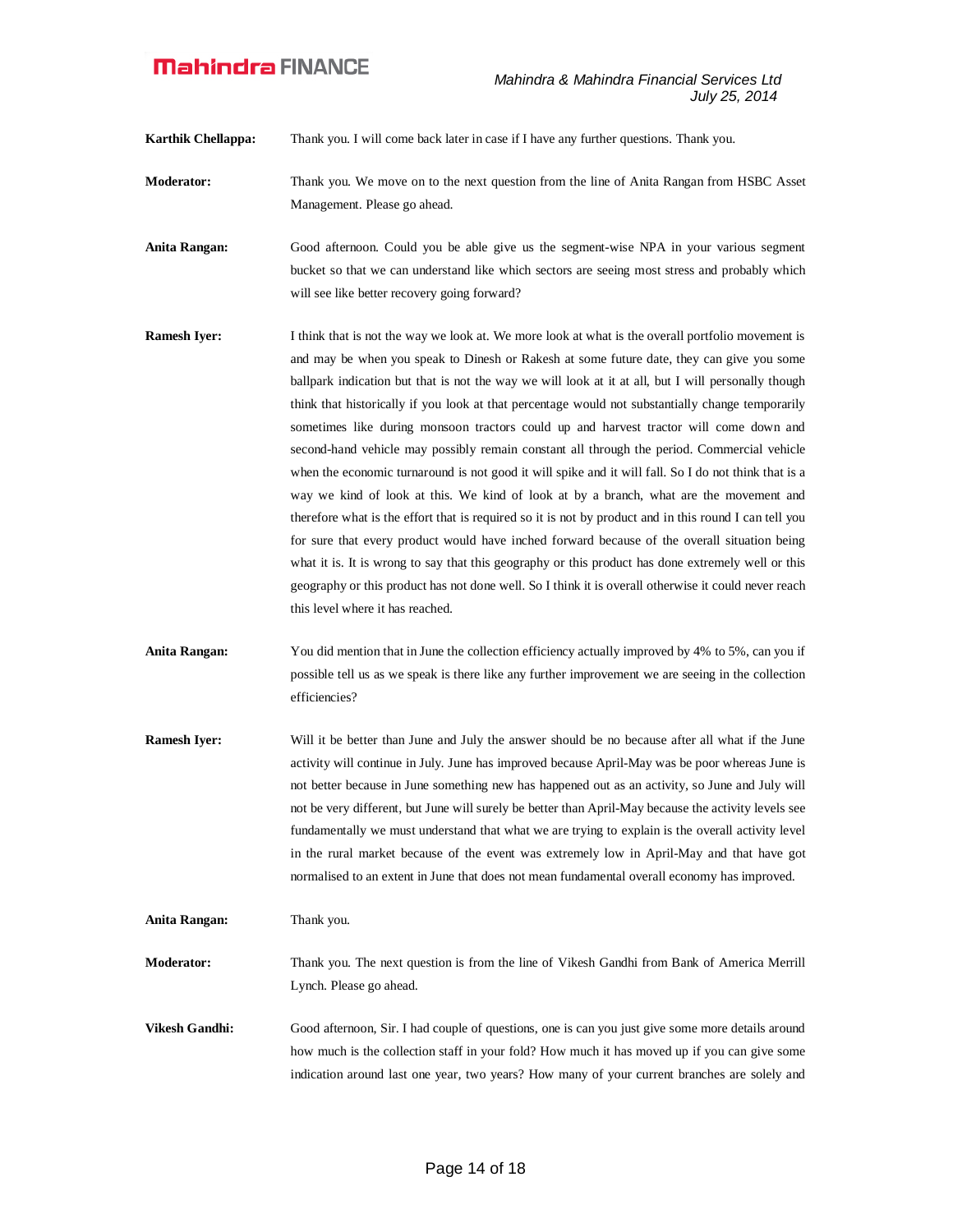wholly focusing on just collections and leave aside the business part? The second question is just probably a shorter one, how much of your AUM would be linked around farm exposures?

**Ramesh Iyer:** If you talk of two three years, collection boys increased it would have doubled according to me because we add about 1,000 people every year, of which about 30% will go towards business and other activity and about 60%, 70% normally for collection and therefore if we were 1,500- 2,000 people or plus three years back we would at least be 4,000-5,000 people now in the collection front because collection boys whilst they do only collection, business people also do business plus collection. The first eight, nine months they are also responsible for the initial demand collections. So you will have a mix of two plus we have a set of people who are exclusively on NPA collection monitoring and there are people exclusively with the legal team for high bucket collections, but normally in three years time definitely the number would have doubled in terms of overall collection is concerned.

> Exclusive collection branches would be around 200-250, of which 60%, 70% of them would have got added last year because otherwise earlier all our branches were district and village branches which had both activity. We added 200 branches specific for this purpose in deeper pockets and in this quarter we have added another 100 branches of which about 60%, 70% branches would exclusively handle collection until the overall market conditions improve for them to be able to handle both of this by adding more people there.

**Vikesh Gandhi:** Sir when you are saying 200, 250, are you including the 60%, 70% in that or is it outside of that?

**Ramesh Iyer:** Outside of that I am talking of this quarter because this quarter what we added May, June what we have added will really start functioning from now in a big way. Those people have to move from district headquarters, people are handling the contracts there will move out there, systems will get set up etc., etc. They are not fully functional let us say when they get opened immediately. On an overall basis one can say about 250, 275 branches will exclusively focus on collections whilst all other branches would do multiple activities. On the AUM front I think our total tractor is about 18-20% but within tractor one should know 30% 40% of cash flow is nonfarm, so pure farm I do not know whether it is good to put a 60% to this 18% and say it is about 11%, 12% direct but tractor itself in the overall is about 18%, 20% and there would be some three wheelers and even pickup vehicles which has 10-20% farm dependent. So I would think on an AUM basis if you were to take a mix of all of this about 20% one can say is farm dependent.

**Vikesh Gandhi:** Sir just one more question I had was, you mentioned couple of times that your target for the NPLs year end would be around 5% and this is my understanding if I was to today your AUM growth is 16% for the quarter YoY but let us assume fiscal 2015 your AUM growth is somewhere around 15% if not more if not less, if I do some backward calculations, I come to a conclusion that the decline in absolute numbers from where you are today would be roughly not even more than 5% and if I put that on the 15% AUM growth and the outstanding AUM at the year end, the gross NPLs will be still somewhere around 5.6%-odd, so I am just not able to tie in the 5% part?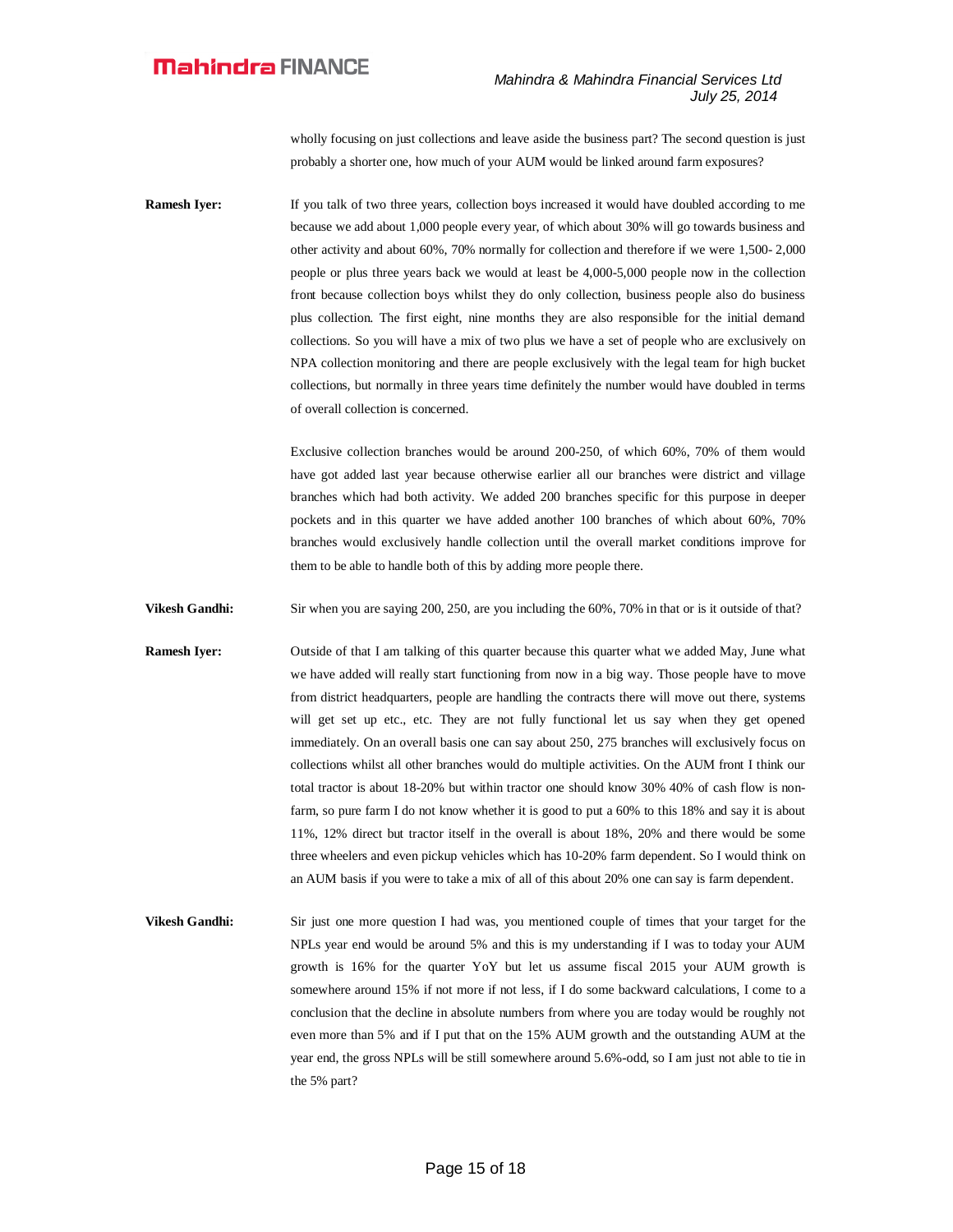**Ramesh Iyer:** You are kind of saying if the asset is growing at 15% and your NPA remains where it is?

- **Vikesh Gandhi:** Not where it is I mean...
- **Ramesh Iyer:** Some marginal correction.

**Vikesh Gandhi:** Some marginal correction based on if I assume around that?

**Ramesh Iver:** Let me clarify when I said that today we are at 6 point whatever I am saying 1% whilst we are not absolutely quantifying but I am saying 1% is on account of April-May event that by itself should have corrected and therefore we are putting up 5% and we are not taking any fundamental-based correction and if actually assets grow by 15% then it should be below 5% by that method. So the fundamental correction to this number, I am at this stage assuming only the impact which has happened due to delayed cash flow, delayed activity which was observed during April-May, will get corrected and I am not taking any correction to the fundamentals of the rural market or the economy turning around or better monsoon or none of those.

**Vikesh Gandhi:** Thank you.

**Moderator:** Thank you. The next question is from the line of Anand Vasudevan from Franklin Templeton. Please go ahead.

- **Anand Vasudevan:** Just like to get your take on the potential impact on funding costs due to the recent tax and regulatory changes, so the impact of long-term capital gains on debt mutual funds which might have been a source of funding for you and also the possibility that over time bank bond issuances will compete with NBFC bond issuances?
- **Ramesh Iyer:** One is that this particular thing at this point of time of course yes debt mutual funds are the subscribers for both money market instruments, CP as well as for our NCD and it should be impacted in terms of the CP, which should inch up in case basically we are talking beyond October. I feel that probably from September 1 onwards people will try to revive in case no announcement in the budget is going to be made then during the budget passing session so somewhere from October, middle of September we are expecting something like about 25, 30 basis point hike in CP and of course correspondingly NCD and as far as the long-term money is concerned, we are roughly about 15% of our funds are coming from mutual fund both short term and long term; how much it will come down, how much the debt mutual fund is going to be impacted but one way to look at it is that there will be more certainty, what is happening is that in SMP money so far we are not able to say 18 months or 24 months is a kind of period they are giving in case probably people try to lock the money for three years whomever can afford to, we will expect some kind of term money from mutual fund.

Coming to fixed deposits since we have fixed deposit licence, we expect some kind of positive in fact last 10 days also we have been sort of feeling that and we are seeing it there are some high net worth individuals who are going to shift from SMP to good company fixed deposits since we have both long-term as well as short-term AAA. In fact our fixed deposit is rated AAA by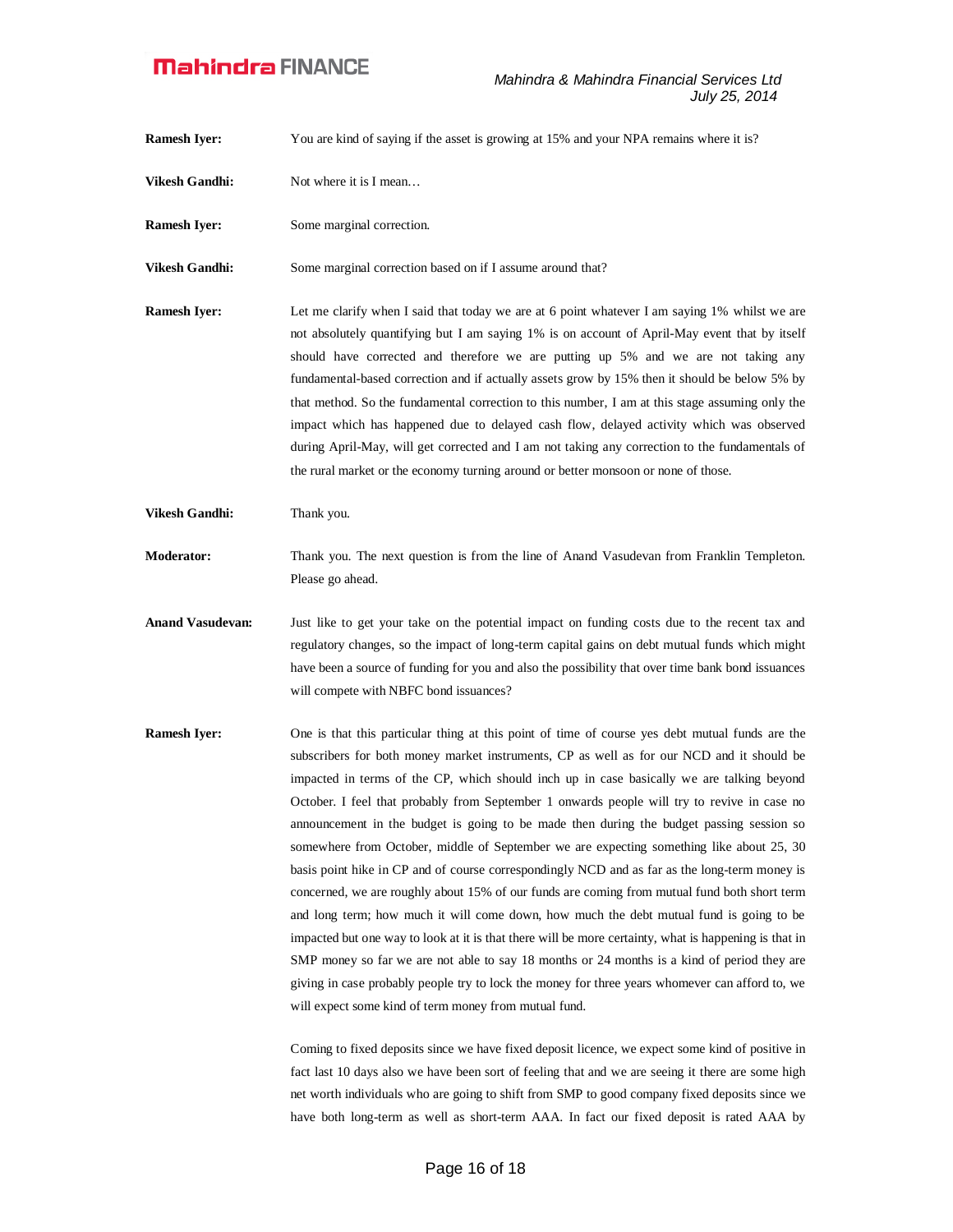CRISIL. Our long-term bonds are also rated AAA by both Fitch and Brickworks. So we feel that many high net worth individuals, a portion of their money, how much of their portion it is too early to say, a portion of their money assuming that debt mutual fund will continue to be where it is if the budget is not going to be, they are not going to make any amendment to the suggestion which is put forward. I feel that some kind of money should come in the fixed deposit where we will be in a position to bring down the fixed deposit rate. So there is going to be a positive impact on our fixed deposit programme and there is going to be some kind of negative impact yes we will have to go to the bank treasury to get them subscribed to our bonds because bank treasury fortunately the base rate is not applicable, so we may have to go and convince the bank treasury to subscribe to our bonds.

- **Anand Vasudevan:** So overall what sort of impact would you expect on your cost of funds everything else being the same?
- **Ramesh Iyer:** As far as cost of funds since what we saw last couple of years if you see our exposure from the banking market has been on a higher side and we have seen some bond market opening up even though you may see the mutual fund industry may not be able to participate in the same manner but due to our AAA rating probably we will be able to get exposure from the other institutional market places like insurance companies and those type of institutions which will help us to average out the borrowing so I would say marginally if at all there is possibility whenever the rate correction is expected somewhere around December or January, you may start looking at the positive side as of then the negative part of it.
- **Anand Vasudevan:** Thank you.

**Moderator:** Thank you. The next question is from the line of Sachin Bhardwaj from Birla Sunlife Insurance. Please go ahead.

- **Sachin Bhardwaj:** I would just like to understand how do you track the productivity levels of loan origination staff? **S**o is it in terms of the number of disbursements or number of sanctions on a monthly basis and what are the levels currently?
- **Ramesh Iyer:** It is by number of contracts with each one and what the benchmark that one business executive the best is about 20 vehicles, the lowest he should be actually doing 15 vehicles. Whenever the market conditions are not good they are better used for even recovery from the lower bucket customers because that is anywhere their prime responsibility between one EMI and 6-8 EMIs is they have to participate until the customer moves beyond that after he has paid six EMIs regularly then only he moves to the collection executive responsibility. So they have a dual responsibility which is why the business volumes are kept a little low. It is between 15 and 20 vehicle per month, per executive. So we have about 2,300-2,500 people apart from our direct marketing initiative people and which is why that 50,000-60,000 vehicles is what we normally average, with the current volume it is about 45,000-48,000 vehicles is what we are averaging.